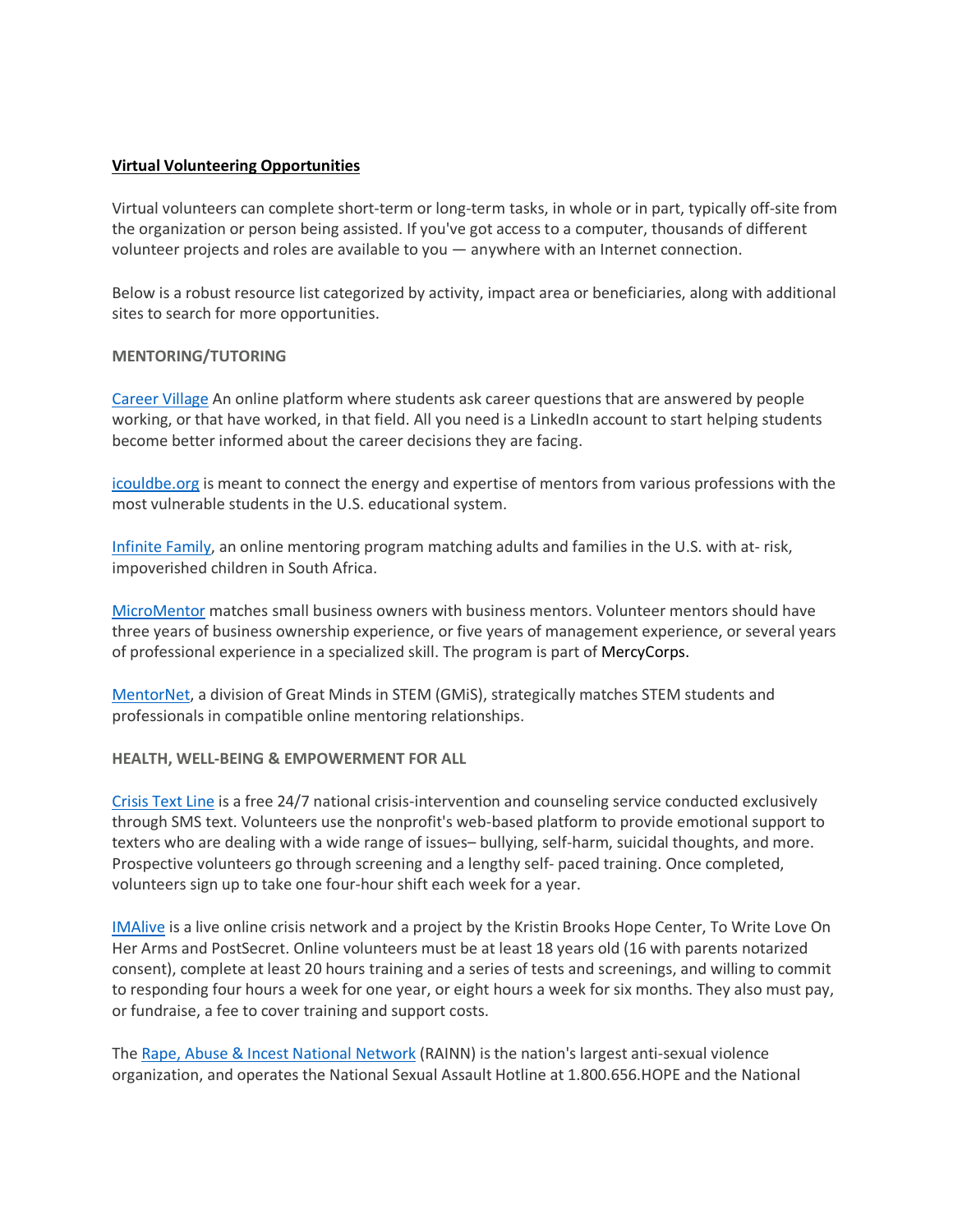Sexual Assault Online Hotline. Online volunteers who staff the online hotline must complete a training course facilitated by RAINN, complete a background check, and be on time for shifts.

TED Translators are a global community of volunteers who subtitle TED Talks and enable the inspiring ideas in them to crisscross languages and borders. Bring TED into your language! Join the global community of volunteers.

Trevor Project is an online, social networking community for lesbian, gay, bisexual, transgender and questioning (LGBTQ) youth ages 13-24, and their friends and allies. Online volunteers monitor the TrevorSpace site in an effort to maintain a safe online space for young LGBTQ people. Trainings for online volunteers are provided quarterly.

## **ARCHIVES, GENEALOGY & MAPS**

Ancestry.com's World Archives Program (AWAP) provides free software to its volunteers to access already-scanned images and transcribe them into a common, publicly-searchable database. The Ancestry World Archives Project's online volunteers use their passion for genealogy to help others discover their roots.

Carnamah Historical Society virtual volunteering initiative uses online volunteers to help with transcription and indexing projects to make historical records more discoverable and searchable.

Map Rectifier Project by the New York Public Library. This geo-rectification toolkit creates layered digital maps utilizing all the information available about a certain geography from sources as varied as Google's satellite imagery and centuries-old fire insurance land maps. Volunteers index information that records how many floors a building once had or what a street was named at different points in time, and the resulting layered digital map shows the aggregate results.

The National Map Corps (TNM Corps), part of the U.S. Department of the Interior, asks citizen volunteers to collect data on structures and use it to add new features, remove obsolete points and correct data for The National Map database.

OpenStreetMap is a free editable map of the whole world. It is made by online volunteers. Anyone can contribute to its geographical database.

Smithsonian Archives of American Gardens is an online database of thousands of images in the Smithsonian's Collections Search Center. By correctly tagging an image regarding the types of plants in the image, the structures, objects, people, or any details you notice, you help make that image more useful to professional catalogers in museums, archives and libraries.

The Smithsonian Digital Volunteer program engages the public in making its collections more accessible. Digital volunteers transcribe historic documents and collection records to facilitate research and preserve these valuable assets for future generations.

Humanity Road volunteers use Internet and mobile communications technology to collect, verify and route information online during disasters. They provide public safety information as well as directing the public to governmental and aid agencies that are providing assistance for the disaster.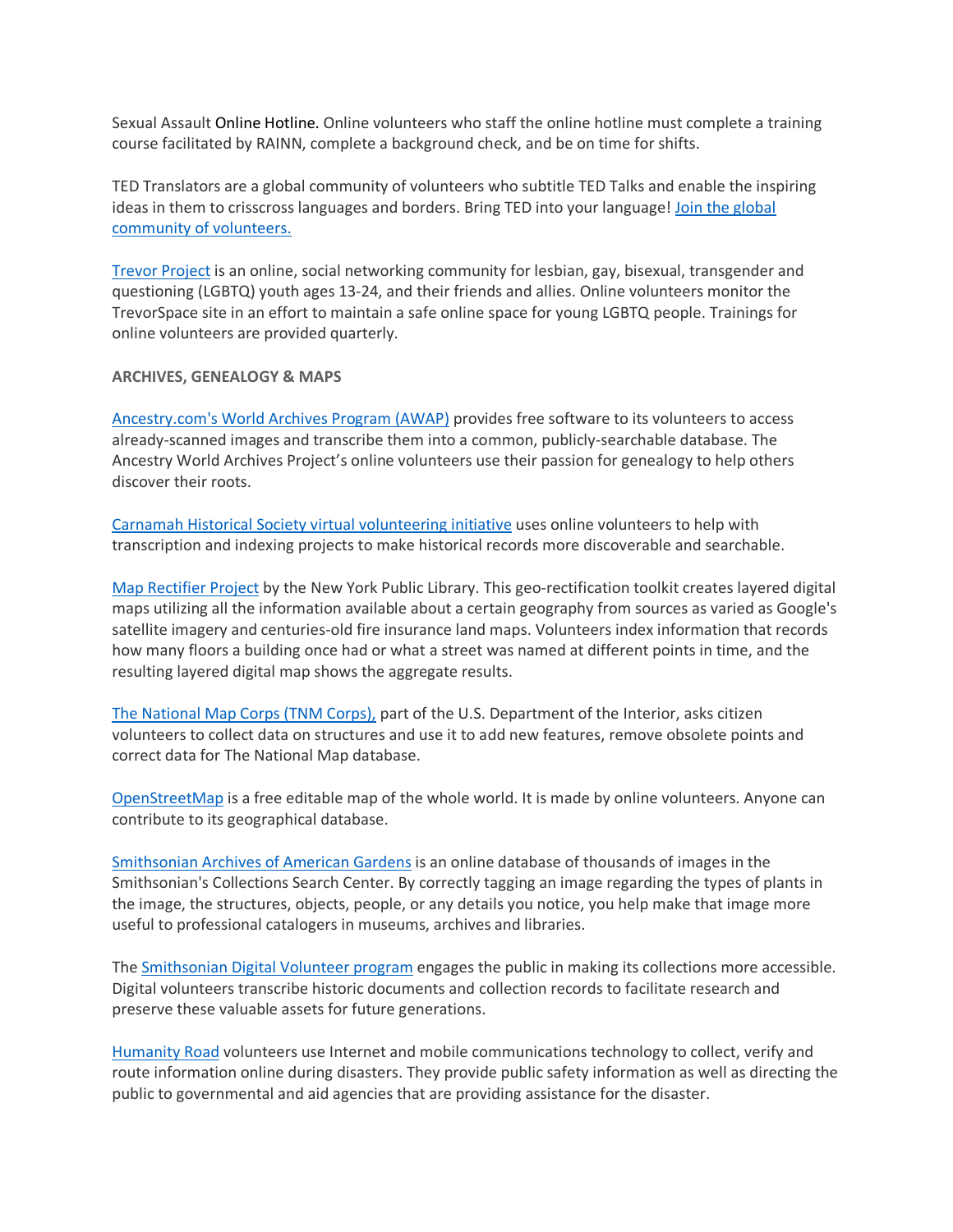Each year, disasters around the world kill nearly 100,000 and affect or displace 200 million people. Many of the places where these disasters occur are literally 'missing' from any map and first responders lack the information to make valuable decisions regarding relief efforts. Missing Maps is an open, collaborative project in which you can help to map areas where humanitarian organizations are trying to meet the needs of vulnerable people.

# **ENTREPRENUERSHIP AROUND THE WORLD**

Bpeace is a U.S. nonprofit that recruits business professionals to help entrepreneurs in countries emerging from war to create and expand businesses and employment (particularly for women). Volunteers need a particular area of expertise regarding business development or project management and pay a monthly membership fee.

Cherie Blair Foundation Online Mentors Online mentors are successful businesswomen in the U.K., and mentor online women entrepreneurs in developing countries.

Grow Movement recruits online volunteer business consultants from around the world to work via Skype, phone and email to empower African entrepreneurs in Uganda, Rwanda and Malawi, helping them with business skills, enabling them to run their organizations more effectively, increase profitability and create jobs in their communities.

## **GENERAL SKILLS**

Doe Network Devoted to assisting official law enforcement agencies in solving cold cases concerning unexplained disappearances and unidentified Victims from North America, Australia and Europe. Online volunteers also help translate documents into various languages.

Mozilla/Firefox Did you know that this web browser is produced by a nonprofit organization? "We believe in the power and potential of the Internet and want to see it thrive for everyone, everywhere." Mozilla involves hundreds of online volunteers, and "you don't have to be a C++ guru (or even know what that means!)" to contribute as an online volunteer.

Nabuur is an online volunteering platform that links volunteers with local communities in Africa, Asia and Latin America so they can learn about each other, share ideas and find solutions to local issues.

The OpenMRS community is a worldwide network of volunteers from many different backgrounds including technology, health care, and international development. Together, they are working to build the world's largest and most flexible technology platform to support delivery of health care in some of the most challenging environments on the planet.

The Zooniverse is the world's largest and most popular platform for people-powered research. This research is made possible by volunteers. With our wide-ranging and ever- expanding suite of projects, covering many disciplines and topics across the sciences and humanities, there's a place for anyone and everyone to explore, learn and have fun in the Zooniverse. To volunteer with Zooniverse, just go to the Projects page, choose the one you like the look of, and get started.

### **LITERACY**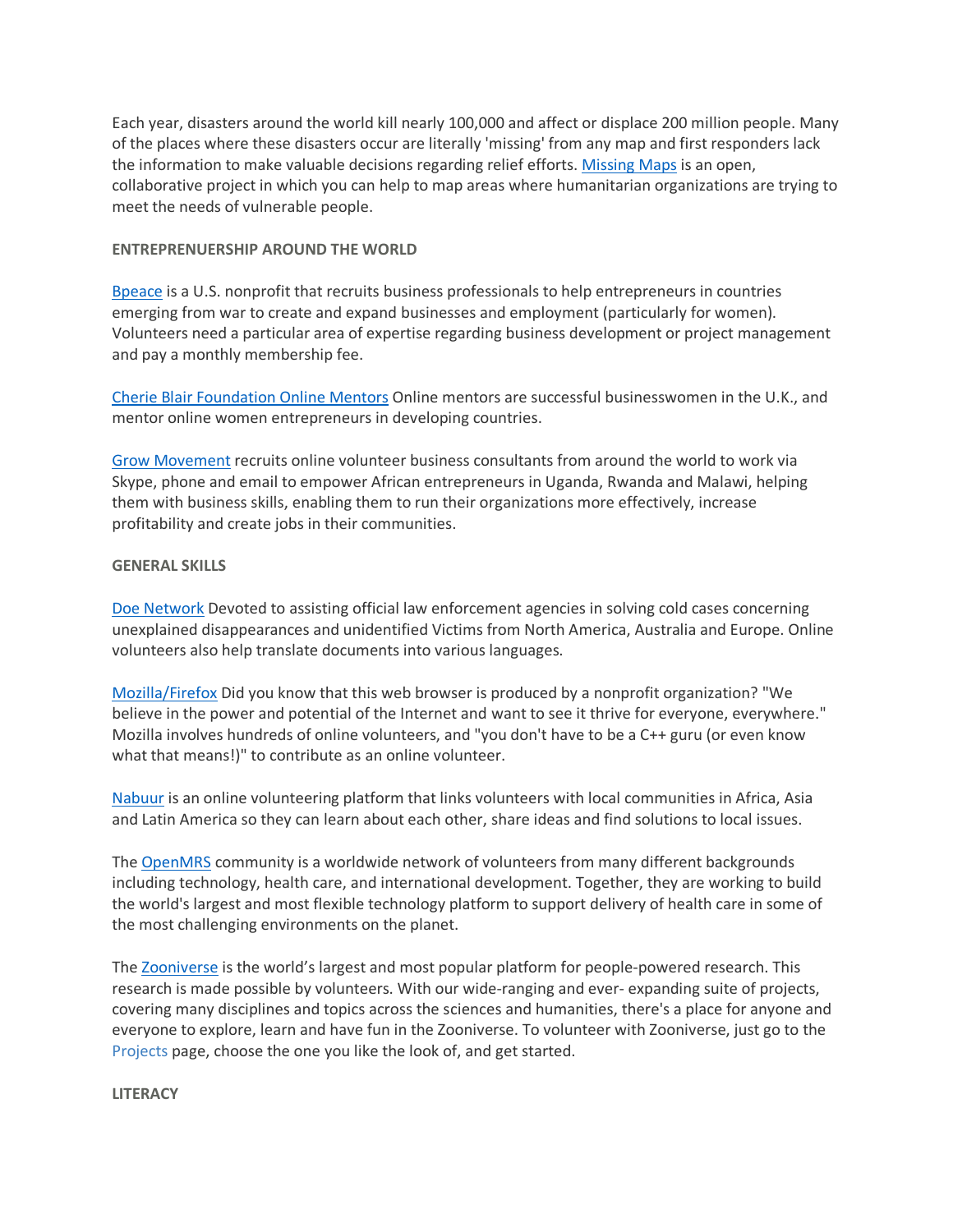BookShare.Org offers thousands of books to people with reading disabilities. As an online volunteer you can either scan books to be added to the collection or edit books that have been scanned.

Distributed Proofreaders These online volunteers turn public domain books into online books. Many volunteers work on a book at the same time and proofread each other's work.

IntoBooks is an online mentoring program where students and their adult mentors read the same books and then discuss them online.

**Learning Ally** Many audiobooks are created with text-to-speech software that scans text from computer files and uses synthesized human voices to read the text aloud. However, illustrations or figures used throughout the books are not included. Online volunteers type those figure descriptions into the text, enabling students to receive ALL book material, not just the text.

Translators Without Borders recruits volunteers who want to translate texts into different languages for NGOs and nonprofits.

## **TECHNOLOGY & ENGINEERING**

Volunteers are a key element of NPower's program success. As part of preparing our students for a career in technology, we engage tech professionals throughout our program to share their knowledge, experience, insight, and advice. Interacting and learning from professionals in the industry is a crucial part to our students becoming well rounded professionals. Connect with NPower students in-person or virtually, in small or large group settings, and for short or long-term projects. NPower can create a customized volunteer experience suited to your team's needs that readies each student for career success.

TechSoup has a series of discussion groups where nonprofits ask questions about technology. You can log into the community at any time and try to help nonprofits and volunteers with questions about software, databases and more. TechSoup also needs volunteers to transcribe its most popular archived webinars.

### **VETERANS**

American Corporate Partners provides veterans with mentoring through ACP AdvisorNet – an online network of volunteer Advisors who commit to sharing their business expertise and advice with military veterans and their immediate family. Veterans can post questions related to employment, career development and small business

Hire Heroes USA works to create job opportunities for U.S. military veterans and their spouses. Most of their volunteers participate remotely helping with mock interviews, career counseling, or providing guidance on job searches, preparing resumes and filling out applications.

### **MORE SEARCH ENGINES FOR VIRTUAL VOLUNTEER OPPORTUNTIES**